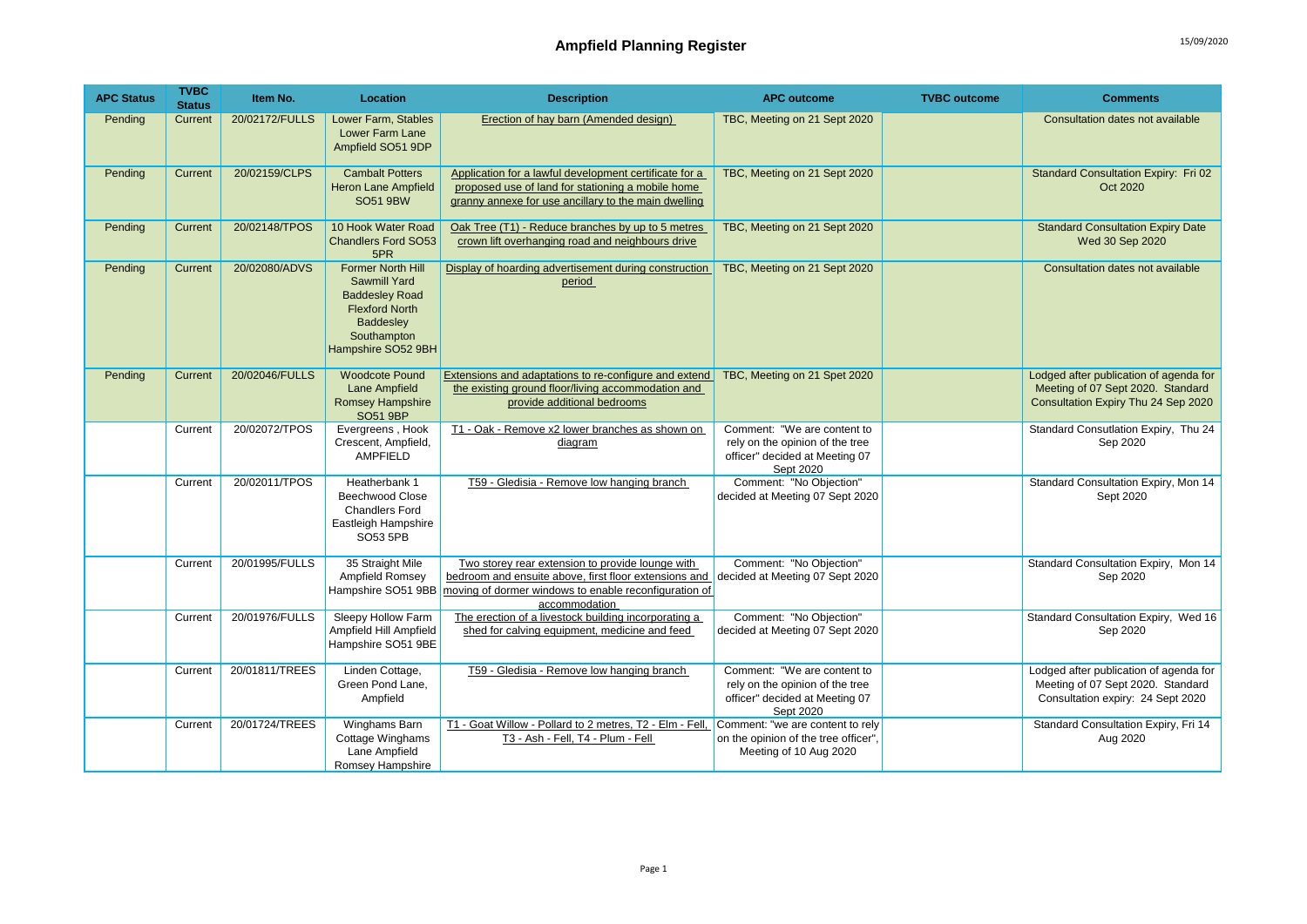| <b>APC Status</b> | <b>TVBC</b><br><b>Status</b> | Item No.       | Location                                                                                                        | <b>Description</b>                                                                                                                                                                                                                                                                                                                                                       | <b>APC outcome</b>                                                                                      | <b>TVBC</b> outcome | <b>Comments</b>                                         |
|-------------------|------------------------------|----------------|-----------------------------------------------------------------------------------------------------------------|--------------------------------------------------------------------------------------------------------------------------------------------------------------------------------------------------------------------------------------------------------------------------------------------------------------------------------------------------------------------------|---------------------------------------------------------------------------------------------------------|---------------------|---------------------------------------------------------|
|                   | Current                      | 20/01716/TREES | <b>Bishops Cottage</b><br>Winghams Lane<br>Ampfield SO51 9BE                                                    | Ash (T1) - Fell sections to ground level Oak (T2) -<br>Reduce to previous reduction points Sycamore (T3) -<br>Reduce to previous reduction points Oak (T4) -<br>Remove dead wood Oak (T5) - Cut back to boundary<br>Ash (T6) - Fell in sections to ground level Cherry (T7) -<br>Reduce to previous reduction points Beech (G1) -<br>Reduce to previous reduction points | Comment: "we are content to rely<br>on the opinion of the tree officer",<br>Meeting of 10 Aug 2020      |                     | Standard Consultation Expiry, Fri 14<br>Aug 2020        |
|                   | Current                      | 20/01711/TPOS  | 21 Hook Water Road<br>Chandlers Ford SO53<br>5PQ                                                                | T1- Twin stem Birch - Reduce in height by 3m and<br>reshape to balance, T2 - Birch - Reduce in height by<br>3m and reshape to balance, T3 - Oak - Crown raise to                                                                                                                                                                                                         | Comment: "we are content to rely<br>on the opinion of the tree officer",<br>Meeting of 10 Aug 2020      |                     | Standard Consultation Expiry, Fri 14<br>Aug 2020        |
|                   | Current                      | 20/01703/TPOS  | 21 Hocombe Wood<br>Road Chandlers Ford<br>SO53 5PN                                                              | T1 - Oak - Reduce garden side by 1 metre, crown thin Comment: "we are content to rely<br>by 20% (tree to remain the same height), G1 - Silver<br>Birch - Reduce all by 2-3 metres, T2 - Yew - Crown<br>raise to height of shed, T3 - Silver Birch - Crown raise<br>by 1 metre and crown reduce by up to 2 metres                                                         | on the opinion of the tree officer",<br>Meeting of 10 Aug 2020                                          |                     | Standard Consultation Expiry, Thu 13<br>Aug 2020        |
|                   | Current                      | 20/01664/FULLS | <b>Thirlestane Straight</b><br>Mile Ampfield SO51<br>9BA                                                        | Two storey and single storey side extension with<br>balcony and porch extension to front to form extended<br>living accommodation, additional master bedroom and<br>ensuite (Amended scheme)                                                                                                                                                                             | Comment: "No objection",<br>Meeting 10 Aug 2020                                                         |                     | Standard Consultation Expiry, Wed 12<br>Aug 2020        |
|                   | Current                      | 20/01631/FULLS | Land At Sleepy Hollow<br>Farm Ampfield Hill<br>Ampfield Romsey<br>Hampshire SO51 9BD                            | Erection of office building (Use Class B1)                                                                                                                                                                                                                                                                                                                               | Comment: "Objection", Meeting<br>of 10 Aug 2020                                                         |                     | Standard Consultation Expiry, Thu 13<br>Aug 2020        |
|                   | Current                      | 20/01561/TPOS  | 2 Hook Water Close<br><b>Chandlers Ford SO53</b><br>5PS                                                         | T1 - Sweet Chestnut - Crown reduction by up to 2<br>meters back to previous pruning points                                                                                                                                                                                                                                                                               | Comment: "we are content to rely<br>on the opinion of the tree officer",<br>Meeting of 10 Aug 2020      |                     | Standard Consulation Expiry Fri 31 July<br>2020         |
|                   | Current                      | 20/01496/TPOS  | 29 Hocombe Wood<br>Road Chandlers Ford<br>SO53 5PN                                                              | T1 - Yew tree - Reduce the tree in height by 4ft and<br>reshape by upto 50mm                                                                                                                                                                                                                                                                                             | Comment: "we are content to rely<br>on<br>the opinion of the tree officer" -<br>Meeting of 08 July 2020 |                     | Standard Consultation Expiry, Mon 27<br><b>Jul 2020</b> |
|                   | Current                      | 20/01491/TPOS  | 346 Hursley Road<br><b>Chandlers Ford</b><br>Eastleigh Hampshire<br>SO53 5PL                                    | T1 - Bay - Reduce up to 3 metres in height and spread Comment: "we are content to rely                                                                                                                                                                                                                                                                                   | nn<br>the opinion of the tree officer" -<br>Meeting of 08 July 2020                                     |                     | Standard Consultation Expiry, Tue 28<br><b>Jul 2020</b> |
|                   | Current                      | 20/01283/FULLS | <b>Upper Ratlake</b><br>Farmhouse<br>Winchester Road<br>Ampfield SO21 2LD                                       | Demolition of existing sun room and construction of<br>rear and front extension with associated internal<br>alterations                                                                                                                                                                                                                                                  | Comment: "No objection"<br>Meeting of 08 July 2020                                                      |                     | Standard Consultation Expiry, Tue 14<br><b>Jul 2020</b> |
|                   | Current                      | 20/00488/RESS  | Former North Hill<br>Sawmill Yard<br><b>Baddesley Road</b><br><b>Flexford North</b><br>Baddesley<br>Southampton | Approval of details for appearance, landscaping, and<br>layout of pursuant of a care village pursuant to outline<br>planning permission 17/01615/OUTS                                                                                                                                                                                                                    | No objection - Meeting of 16<br>March 2020                                                              |                     | Standard Consultation expiry: Tue 24<br>Mar 2020        |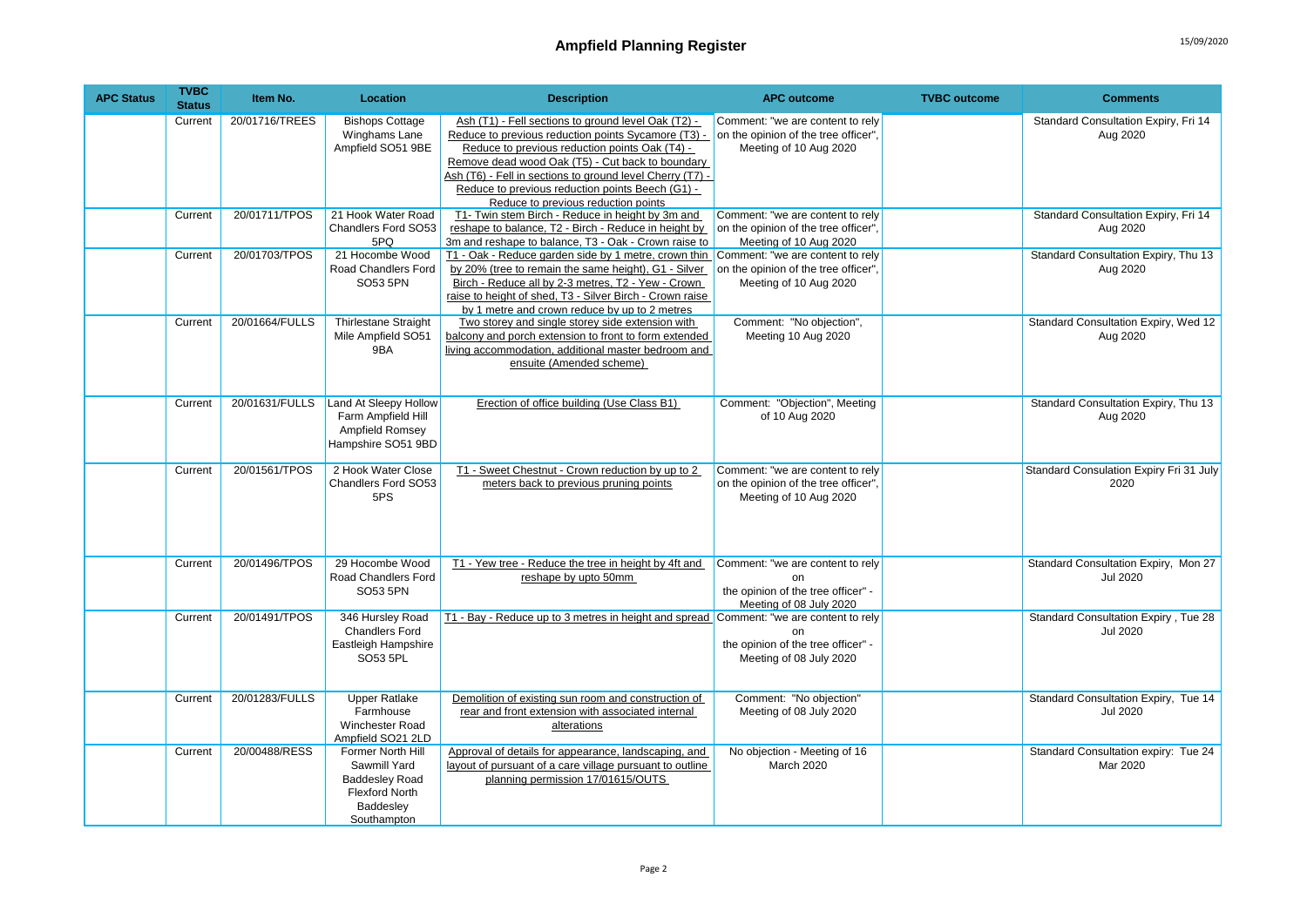| <b>APC Status</b> | <b>TVBC</b><br><b>Status</b> | Item No.       | Location                                                                        | <b>Description</b>                                                                                                                                                                                                                                                                                     | <b>APC outcome</b>                                                                                                                    | <b>TVBC</b> outcome                                             | <b>Comments</b>                                                                                                                         |
|-------------------|------------------------------|----------------|---------------------------------------------------------------------------------|--------------------------------------------------------------------------------------------------------------------------------------------------------------------------------------------------------------------------------------------------------------------------------------------------------|---------------------------------------------------------------------------------------------------------------------------------------|-----------------------------------------------------------------|-----------------------------------------------------------------------------------------------------------------------------------------|
|                   | Current                      | 20/00453/FULLS | Redburn Farm Green<br>Pond Lane Ampfield<br>SO51 9BR                            | Rebuild existing outbuilding                                                                                                                                                                                                                                                                           | No objection - Meeting of 16<br>March 2020                                                                                            |                                                                 | Standard Consultation expiry: Wed 18<br>Mar 2020                                                                                        |
|                   | Current                      | 19/01821/FULLS | Redburn Farm Green<br>Pond Lane                                                 | Retrospective application for the demolition of the<br>timber and brick barn and the erection of a new<br>dwelling                                                                                                                                                                                     | Considered 19 Aug, 23 Sept and<br>11 Nov. Objection. See detailed<br>response to TVBC                                                 |                                                                 | Consultation Expiry: 15 Nov 2019<br>(revised date). To be considered by<br><b>TVBC Southern Area Planning</b><br>Committee 15 Sept 2020 |
|                   | Current                      | 19/01795/FULLS | <b>Land Adjacent Lower</b><br><b>Farm Stables Lower</b><br>Farm Lane            | Erection of 1 three bedroom dwelling, with access,<br>parking and package treatment plant                                                                                                                                                                                                              | Considered 19th August 2019.<br>Objection                                                                                             |                                                                 | Due 30 August 2019                                                                                                                      |
|                   | Current                      | 20/00794/TPOS  | 31A Beechwood<br><b>Crescent Chandlers</b><br>Ford SO53 5PE                     | T1 Norway Spruce - Remove tree to reduce shading &<br>needle drop                                                                                                                                                                                                                                      | "We are content to rely on the<br>opinion of the tree officer."<br>Due to restrictions of the COVID-<br>19 lockdown, this comment was |                                                                 | Standard Consultation expiry: Thu 30<br>Apr 2020                                                                                        |
|                   | Decided                      | 20/02070/DDCA  | Chapel Wood<br>Ampfield Romsey                                                  | T1 - remove dangerous branch, T2 - Fell and T3 -<br>remove dangerous branch                                                                                                                                                                                                                            | Not applicable                                                                                                                        | Fell Dangerous CA Tree<br>DD, Wed 02 Sep 2020                   | Work to dangerous tree, decided<br>urgently by TVBC                                                                                     |
|                   | Decided                      | 20/01814/AGNS  | Sleepy Hollow Farm<br>Ampfield Hill Ampfield<br>Romsey Hampshire                | Agricultural notification to import chalk and recycled<br>soil (15%/85%); the native top soil will be pulled back<br>and 200mm placed across the area of the field, the                                                                                                                                | Comment: query the effect of<br>the proposal on drainage and<br>flooding; and on ecology                                              | PRIOR APPROVAL<br>REQUIRED, Fri 28 Aug<br>2020                  | Expiry date not available                                                                                                               |
|                   | Decided                      | 20/01677/DDTPO | Land Adjacent Hook<br>Wood Woodlea Way<br>Ampfield Romsey<br>Hampshire SO51 9DA | Fell 2 dangerous trees (TPO.TVBC.0844 - A1)                                                                                                                                                                                                                                                            | Not considered - application<br>decided urgently by TVBC                                                                              | Fell Dead TPO Tree DD,<br>Thu 23 Jul 2020                       |                                                                                                                                         |
|                   | Decided                      | 20/01502/DDTPO | 35 Hocombe Wood<br>Road Chandlers Ford<br>Eastleigh Hampshire                   | Fell 1 x dead Silver Birch in rear garden of property<br>(TPO.TVBC.0687)                                                                                                                                                                                                                               | Not considered - application<br>decided urgently by TVBC                                                                              | Fell Dead TPO Tree DD.<br>Thu 09 Jul 2020                       |                                                                                                                                         |
|                   | Decided                      | 20/01412/VARS  | Monks Barn Knapp<br>Lane Ampfield SO51<br>9BT                                   | Removal of Condition 4 (sample panel) - construction<br>of the wall has been completed and can be viewed in<br>its entirety on site and Variation of Condition 5 (brick<br>specification) - to use Michelmersh Ridings weathered<br>blend as specified brick no longer manufactured<br>(Retrospective) | Comment: "No objection"<br>Meeting of 08 July 2020                                                                                    | PERMISSION subject to<br>conditions & notes, Tue 25<br>Aug 2020 | Consultation dates not available                                                                                                        |
|                   | Decided                      | 20/01393/FULLS | Land At Ganger<br>Wood Straight Mile<br>Ampfield Hampshire                      | Formation of vehicular access and provision of gate                                                                                                                                                                                                                                                    | Comment: "Objection", Meeting<br>of 08 July 2020                                                                                      | <b>WITHDRAWN</b>                                                | Standard Consultation Expiry, Mon 20<br><b>Jul 2020</b>                                                                                 |
|                   | Decided                      | 20/01384/TPOS  | 18 Hocombe Wood<br>Road Chandlers Ford<br>SO53 5PP                              | T1 Birch - fell                                                                                                                                                                                                                                                                                        | Comment: "we are content to rely<br>on<br>the opinion of the tree officer" -<br>Meeting of 08 July 2020                               | CONSENT subject to<br>conditions and notes, Thu<br>23 Jul 2020  | Standard Consultation Expiry, Fri 17<br><b>Jul 2020</b>                                                                                 |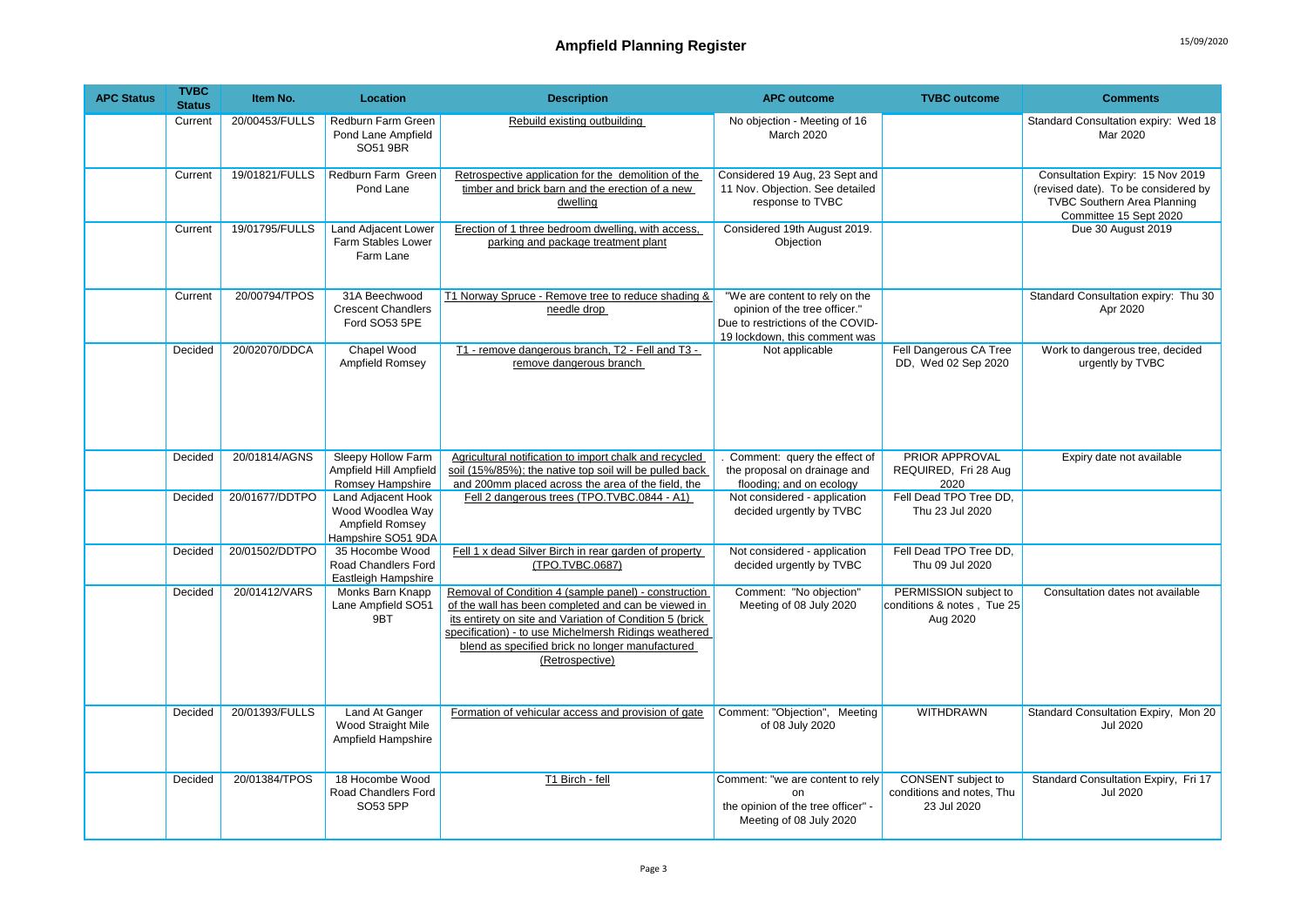| <b>APC Status</b> | <b>TVBC</b><br><b>Status</b> | Item No.       | Location                                                                                          | <b>Description</b>                                                                                                                                                                                                                                                                                                                                                                                                                                                                                                                | <b>APC outcome</b>                                                                                              | <b>TVBC</b> outcome                                            | <b>Comments</b>                                         |
|-------------------|------------------------------|----------------|---------------------------------------------------------------------------------------------------|-----------------------------------------------------------------------------------------------------------------------------------------------------------------------------------------------------------------------------------------------------------------------------------------------------------------------------------------------------------------------------------------------------------------------------------------------------------------------------------------------------------------------------------|-----------------------------------------------------------------------------------------------------------------|----------------------------------------------------------------|---------------------------------------------------------|
|                   | Decided                      | 20/01268/TPOS  | 42 Baddesley Road<br>Chandlers Ford SO53<br>5NH                                                   | Fell Douglas Fir (T31)                                                                                                                                                                                                                                                                                                                                                                                                                                                                                                            | Comment "We are content to rely<br>on the opinion of the tree officer"<br>decided at Meeting on 15 June<br>2020 | CONSENT subject to<br>conditions and notes, Thu<br>30 Jul 2020 | Standard Consultation Expiry, Fri 03 Jul<br>2020        |
|                   | Decided                      | 20/01261/TPOS  | 18 Hocombe Wood<br>Road Chandlers Ford<br>Eastleigh Hampshire<br>SO53 5PP                         | T46 - Pine - Fell                                                                                                                                                                                                                                                                                                                                                                                                                                                                                                                 | Comment "We are content to rely<br>on the opinion of the tree officer'<br>decided at Meeting on 15 June<br>2020 | <b>REFUSED</b>                                                 | Standard Consultatio Expiry, Fri 26 Jun<br>2020         |
|                   | Decided                      | 20/01257/TPOS  | 7 Hocombe Wood<br>Road Chandlers Ford<br>Eastleigh Hampshire<br>SO53 5PN                          | T1 - Beech - Crown raise to 4 metres and reduce lower Comment "We are content to rely<br>laterals by 1 metre                                                                                                                                                                                                                                                                                                                                                                                                                      | on the opinion of the tree officer"<br>decided at Meeting on 15 June<br>2020                                    | CONSENT subject to<br>conditions and notes, Mon<br>06 Jul 2020 | Standard Consutlation Expiry, Wed 01<br><b>Jul 2020</b> |
|                   | Decided                      | 20/01228/TPOS  | Redwood Hook<br><b>Crescent Ampfield</b><br>SO51 9DE                                              | G1 - Group of 3 oak trees - Reduce by up to 2m<br>leaving natural shape T1 - Birch - Remove                                                                                                                                                                                                                                                                                                                                                                                                                                       | Comment "We are content to rely<br>on the opinion of the tree officer"<br>decided at Meeting on 15 June<br>2020 | CONSENT subject to<br>conditions and notes. Thu<br>02 Jul 2020 | Standard Consultation Expiry, Mon 29<br>Jun 2020        |
|                   | Decided                      | 20/01219/DDTPO | Beech Hollow<br><b>Baddesley Road</b><br><b>Chandlers Ford</b><br>Eastleigh Hampshire<br>SO53 5NG | Fell 3 x dead Pine Trees (TPO.TVBC.695)                                                                                                                                                                                                                                                                                                                                                                                                                                                                                           | Not considered - application<br>decided urgently by TVBC                                                        | Fell Dead TPO Tree DD<br>Fri 05 Jun 2020                       |                                                         |
|                   | Decided                      | 20/01206/TPOS  | 18 Hocombe Wood<br>Road Chandlers Ford<br>Eastleigh Hampshire<br>SO53 5PP                         | T1 - Oak (In the rear garden of 18 Hocombe Wood<br>Road) - Crown raise over garden by up to 6m above<br>ground level by the specific removal of lowest lateral<br>branch back to main stem Reduce canopy growing<br>over garden of 17 Hookwater Road by up to 2m to<br>suitable growth points T2 - Sweet Chestnut (In the rear<br>garden of 18 Hocombe Wood Road) - Crown raise<br>over garden by up to 6m above ground level. Reduce<br>canopy growing over garden of 17 Hookwater Road by<br>up to 2m to suitable growth points | Comment "We are content to rely<br>on the opinion of the tree officer"<br>decided at Meeting on 15 June<br>2020 | CONSENT subject to<br>conditions and notes, Mon<br>27 Jul 2020 |                                                         |
|                   | Decided                      | 20/01195/TREES | Monks Barn Knapp<br>Lane Ampfield<br>Romsey Hampshire<br>SO51 9BT                                 | Silver Birch - Remove secondary limb and reduce<br>canopy                                                                                                                                                                                                                                                                                                                                                                                                                                                                         | Comment "We are content to rely<br>on the opinion of the tree officer'<br>decided at Meeting on 15 June<br>2020 | NO OBJECTION, Fri 10<br><b>Jul 2020</b>                        | Standard consultation expiry: Thu 25<br>Jun 2020        |
|                   | Decided                      | 20/01168/TREES | Burwell (179A) Knapp<br>Lane Ampfield<br>Romsey Hampshire<br>SO51 9BT                             | T1,T2 Fir - Fell                                                                                                                                                                                                                                                                                                                                                                                                                                                                                                                  | Comment "We are content to rely<br>on the opinion of the tree officer'<br>decided at Meeting on 15 June<br>2020 | NO OBJECTION refer to<br>informatives. Tue 30 Jun<br>2020      | Standard consultation expiry: Tue 23<br>Jun 2020        |
|                   | Decided                      | 20/01148/TPOS  | 9 Hocombe Wood<br>Road Chandlers Ford<br>Eastleigh Hampshire<br>SO53 5PN                          | T1 - Oak - Crown raise to 4 metres and crown clean                                                                                                                                                                                                                                                                                                                                                                                                                                                                                | Comment "We are content to rely<br>on the opinion of the tree officer'<br>decided at Meeting on 15 June<br>2020 | CONSENT subject to<br>conditions and notes, Fri<br>17 Jul 2020 | Standard consultation expiry: Mon 22<br>Jun 2020        |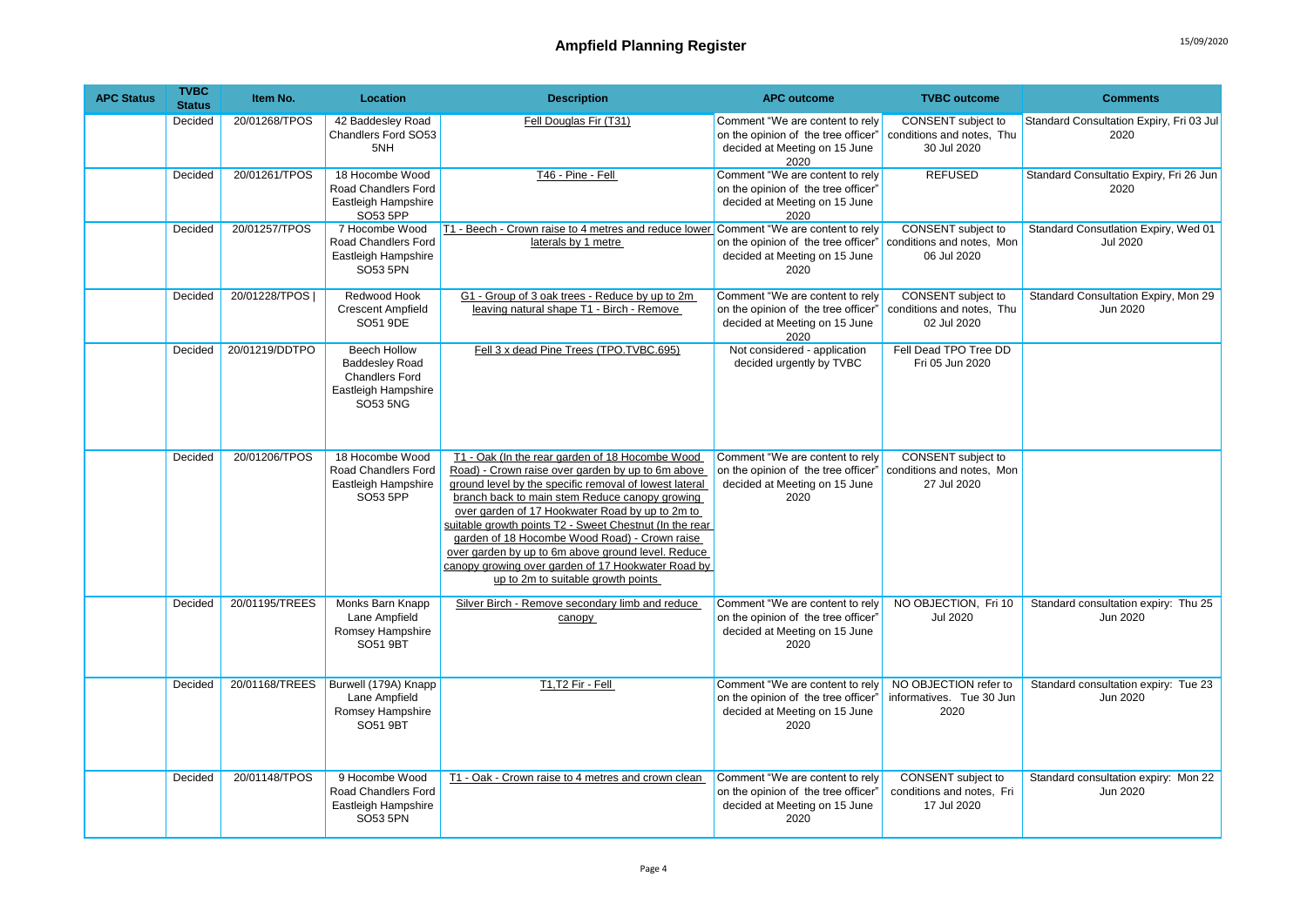| <b>APC Status</b> | <b>TVBC</b><br><b>Status</b> | Item No.       | Location                                                                                                     | <b>Description</b>                                                                                                                                                                                                                    | <b>APC outcome</b>                                                                                                                    | <b>TVBC</b> outcome                                                   | <b>Comments</b>                                             |
|-------------------|------------------------------|----------------|--------------------------------------------------------------------------------------------------------------|---------------------------------------------------------------------------------------------------------------------------------------------------------------------------------------------------------------------------------------|---------------------------------------------------------------------------------------------------------------------------------------|-----------------------------------------------------------------------|-------------------------------------------------------------|
|                   | Decided                      | 20/01146/TPOS  | 11 Hocombe Wood<br>Road Chandlers Ford<br>Eastleigh Hampshire<br>SO53 5PN                                    | T1 - Birch - Reduction of 1 metre all round including<br>crown raise to 5.2 metres, T2 - Oak - Crown raise to 4<br>metres and crown thin by removing epicormic growth<br>up to 20mm, T3 - Cedar - Crown raise to 4 metres             | Comment "We are content to rely<br>on the opinion of the tree officer"<br>decided at Meeting on 15 June<br>2020                       | CONSENT subject to<br>conditions and notes. Thu<br>16 Jul 2020        | Standard consultation expiry: Mon 22<br>Jun 2020            |
|                   | Decided                      | 20/01127/DDTPO | Squirrels Hollow 21<br><b>Beechwood Crescent</b><br><b>Chandlers Ford</b><br>Eastleigh Hampshire<br>SO53 5PE | Fell 1 x dangerous tree in the rear garden of the<br>property (TPO.TVBC.693)                                                                                                                                                          | Not considered - application<br>decided urgently by TVBC                                                                              | Fell Dead TPO Tree DD<br>Fri 29 May 2020                              |                                                             |
|                   | Decided                      | 20/01125/TPOS  | Parkwood 31 Straight<br>Mile Ampfield SO51<br>9BB                                                            | T1 Beech Tree - Reduce Beech by 2.5m all over                                                                                                                                                                                         | Comment "We are content to rely<br>on the opinion of the tree officer"<br>decided at Meeting on 15 June<br>2020                       | CONSENT subject to<br>conditions and notes. Thu<br>16 Jul 2020        | Standard consultation expiry: Fri 19<br>Jun 2020            |
|                   | Decided                      | 20/01080/TPOS  | 5 Hook Water Close<br>Chandlers Ford SO53<br>5PS                                                             | Oak (G6) - Crown lift requested consisting of one<br>branch removal (to right of tree) and two small<br>branches to the left. Dead wooding to mitigate falling                                                                        | Comment "We are content to rely<br>on the opinion of the tree officer'<br>decided at Meeting on 15 June                               | CONSENT subject to<br>conditions and notes, Fri<br>17 Jul 2020        | Standard consultation expiry: Tue 16<br>Jun 2020            |
|                   | Decided                      | 20/01038/TPOS  | <b>Hook Wood Hook</b><br>Road Ampfield<br>Romsey Hampshire<br>SO51 9BY                                       | Fell 1 Beech Tree (1948) that borders and overhangs<br>Hazelwood                                                                                                                                                                      | Comment "We are content to rely<br>on the opinion of the tree officer"<br>decided at Meeting on 15 June<br>2020                       | <b>CONSENT</b> subject to<br>conditions and notes. Thu<br>02 Jul 2020 | Standard consultation expiry: Tue 19<br>May 2020            |
|                   | Decided                      | 20/01000/TPOS  | 23 Beechwood<br><b>Crescent Chandlers</b><br>Ford SO53 5PE                                                   | T1 - Pine - Fell                                                                                                                                                                                                                      | "We are content to rely on the<br>opinion of the tree officer."<br>18 May 2020                                                        |                                                                       | CONSENT subject to conditions and<br>notes. Tue 30 Jun 2020 |
|                   | Decided                      | 20/00992/TPOS  | <b>Tree Tops Jermyns</b><br>Lane Ampfield<br>Romsey Hampshire<br>SO51 0QA                                    | T1 - Beech - Crown lift (5m/6m), T2 - Group of Beech<br>Trees - Crown lift to 5 metres, T3 - Willow - Fell                                                                                                                            | "We are content to rely on the<br>opinion of the tree officer."<br>18 May 2020                                                        | CONSENT subject to<br>notes. Tue 30 Jun 2020                          |                                                             |
|                   | Decided                      | 20/00967/TREES | 7 Green Pond Lane<br><b>Ampfield Romsey</b><br>Hampshire SO51 9BS                                            | Fell oak tree growing immediately next to the property                                                                                                                                                                                | "We are content to rely on the<br>opinion of the tree officer."<br>18 May 2020                                                        | NO OBJECTION. Fri 19<br>Jun 2020                                      |                                                             |
|                   | Decided                      | 20/00950/TPOS  | 14 Beechwood<br><b>Crescent Chandlers</b><br>Ford Eastleigh<br>Hampshire SO53 5PA                            | T1 Scots Pine - Remove bottom left-hand branch; T2<br>Scots Pine - Remove dead branches; T3 Scots Pine -<br>Remove bottom Left-hand branch and dead branches: Due to restrictions of the COVID-<br>T4 - Remove crown; T5 Birch - Fell | "We are content to rely on the<br>opinion of the tree officer."<br>19 lockdown, this comment was                                      | Part Consent/Part Refusal:<br>Wed 10 Jun 2020                         |                                                             |
|                   | Decided                      | 20/00898/TPOS  | 18 King Edward<br>Mobile Home Park<br><b>Baddesley Road</b><br><b>Flexford North</b>                         | T1 Macrocarpa - Fell due to excessive shading; T2<br>Cupressus Lawsoniana - Fell due to excessive<br>shading                                                                                                                          | "We are content to rely on the<br>opinion of the tree officer."<br>Due to restrictions of the COVID-<br>19 lockdown, this comment was | CONSENT subject to<br>conditions and notes<br>Wed 20 May 2020         | Standard consultation expiry: 19 May<br>2020                |
|                   | Decided                      | 20/00893/DDTPO | 42 Baddesley Road<br><b>Chandlers Ford</b><br>Eastleigh Hampshire<br>SO53 5NH                                | Fell dangerous trees -1 x Conifer and 1 x Silver Birch<br>located in rear garden (TPO.TVBC.696)                                                                                                                                       | Not considered - application<br>decided urgently by TVBC                                                                              | Fell Dangerous TPO Tree<br>DD, Wed 29 Apr 2020                        |                                                             |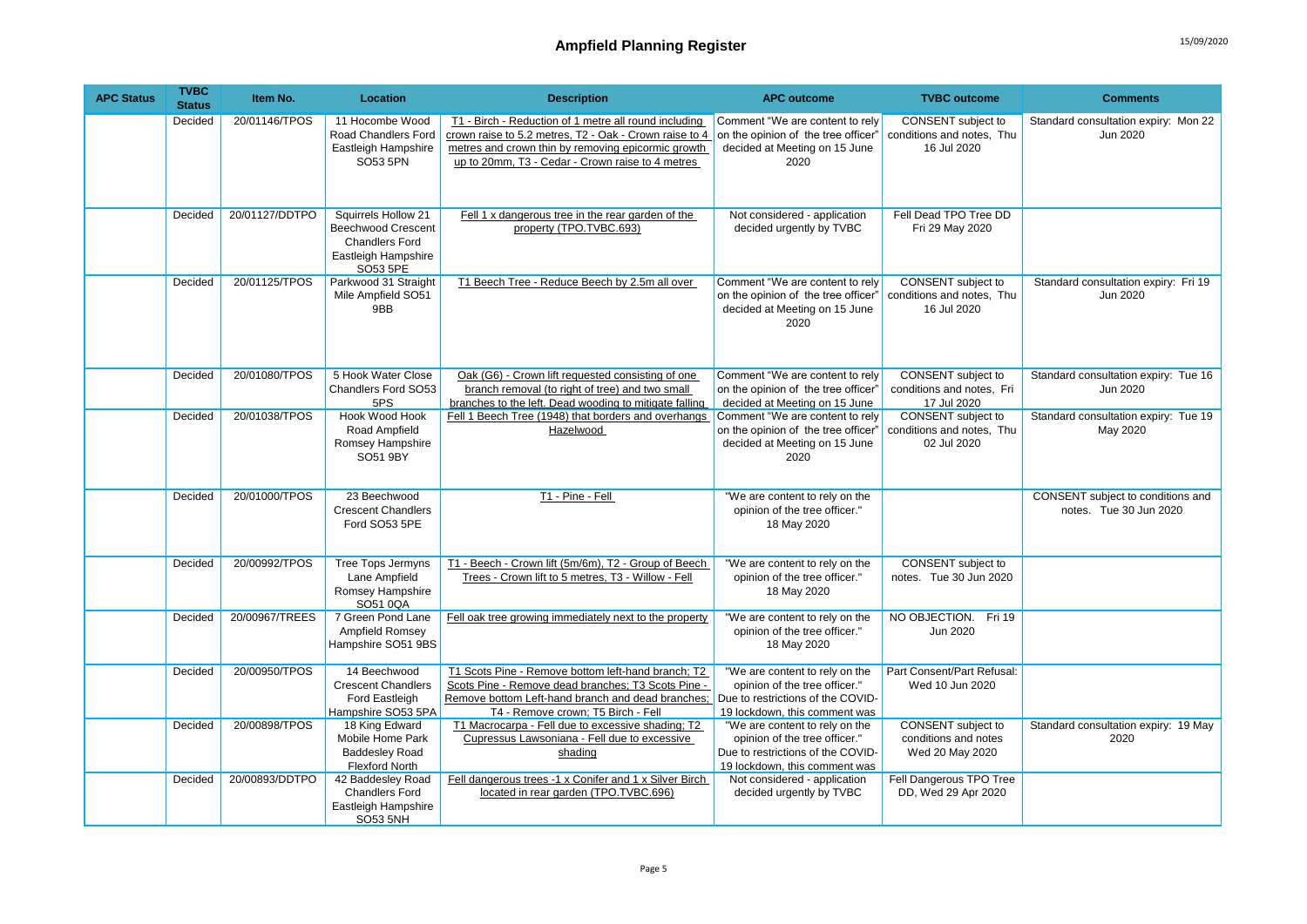| <b>APC Status</b> | <b>TVBC</b><br><b>Status</b> | Item No.       | Location                                                                            | <b>Description</b>                                                                                                                                                                                                                                                                                                                                      | <b>APC outcome</b>                                                                                                                                                                                                                  | <b>TVBC</b> outcome                                             | <b>Comments</b>                                                       |
|-------------------|------------------------------|----------------|-------------------------------------------------------------------------------------|---------------------------------------------------------------------------------------------------------------------------------------------------------------------------------------------------------------------------------------------------------------------------------------------------------------------------------------------------------|-------------------------------------------------------------------------------------------------------------------------------------------------------------------------------------------------------------------------------------|-----------------------------------------------------------------|-----------------------------------------------------------------------|
|                   | Decided                      | 20/00886/DDTPO | The Little House<br>Ampfield Hill Ampfield<br>Romsey Hampshire<br>SO51 9BD          | Fell 2 x dead Ash and remove dead branches from 1 x<br>Oak shown on plan dated 27.04.2020 (TPO.25.TVS.3 -<br>W <sub>2</sub>                                                                                                                                                                                                                             | Not considered - application<br>decided urgently by TVBC                                                                                                                                                                            | Fell Dead TPO Tree DD.<br>Tue 28 Apr 2020                       |                                                                       |
|                   | Decided                      | 20/00880/FULLS | Moorlands 3<br>Broadgate Farm Hook<br>Road Ampfield<br>Romsey Hampshire<br>SO51 9AU | Addition of car port to the existing garage                                                                                                                                                                                                                                                                                                             | "No Objection" 18 May 2020                                                                                                                                                                                                          | PERMISSION subject to<br>conditions & notes. Tue 23<br>Jun 2020 | Not yet available; not yet formally<br>notified to the parish council |
|                   | Decided                      | 20/00843/TPOS  | 27 Hocombe Wood<br><b>Road Chandlers Ford</b><br>Eastleigh Hampshire<br>SO53 5PN    | Oak x 1 - 3m crown raise and 30% thin out, removal of<br>crossing branches                                                                                                                                                                                                                                                                              | "We are content to rely on the<br>opinion of the tree officer. Due to<br>the restrictions imposed by<br>COVID-19, a majority of the<br>Members of the Council decided                                                               | PART CONSENT/PART<br>REFUSAL, Wed 20 May<br>2020                | Standard Consultation expiry: 15 May<br>2020                          |
|                   | Decided                      | 20/00477/TPOS  | The Old Police House<br>Green Pond Lane<br>Ampfield Romsey<br>Hampshire SO51 9BR    | T2 group of Hornbeam - reduce in height to leave up to Comment: "we are content to rely<br>3.5-4m of hedge                                                                                                                                                                                                                                              | on<br>the opinion of the tree officer" -<br>Meeting of 16 March 2020                                                                                                                                                                | CONSENT subject to<br>conditions and notes, Fri<br>17 Apr 2020  | Standard Consultation expiry: Tue 17<br>Mar 2020                      |
|                   | Decided                      | 20/00308/LBWS  | Monks Barn Knapp<br>Lane Ampfield SO51<br>9BT                                       | Alterations to a utility space to the rear of the existing<br>garage to include removal of the asbestos roof, new<br>plain clay tile roof and structure, existing single brick<br>walls to be insulated, new window, rooflight, door and<br>weatherboard cladding, new insulated floor to provide<br>a games room and mezzanine ancillary to the house. | No Objection: Meeting of 24 Feb<br>2020                                                                                                                                                                                             | CONSENT subject to<br>conditions and notes, Fri<br>22 May 2020  | Standard Consultation Expiry Mon 02<br>Mar 2020                       |
|                   | Decided                      | 20/00307/FULLS | Monks Barn Knapp<br>Lane Ampfield SO51<br>9BT                                       | Alteration to utility space to rear of garage to provide<br>ancillary games room and mezzanine                                                                                                                                                                                                                                                          | No Objection: Meeting of 24 Feb<br>2020                                                                                                                                                                                             | PERMISSION subject to<br>conditions & notes, Fri 22<br>May 2020 | <b>Standard Consultation Expiry Mon 02</b><br>Mar 2020                |
|                   | Decided                      | 20/00795/TPOS  | <b>Hook Wood Hook</b><br>Road Ampfield<br>Romsey Hampshire<br>SO51 9BY              | Remove branch from unknown tree resting on<br>outbuilding at Hookwood Cottage                                                                                                                                                                                                                                                                           | "We are content to rely on the<br>opinion of the tree officer."<br>Due to restrictions of the COVID-<br>19 lockdown, this comment was<br>decided by a majority of<br>Members of the Council in an<br>online discussion. 21 Apr 2020 | CONSENT subject to<br>conditions and notes, Mon<br>11 May 2020  | Standard Consultation expiry: Thu 30<br>Apr 2020                      |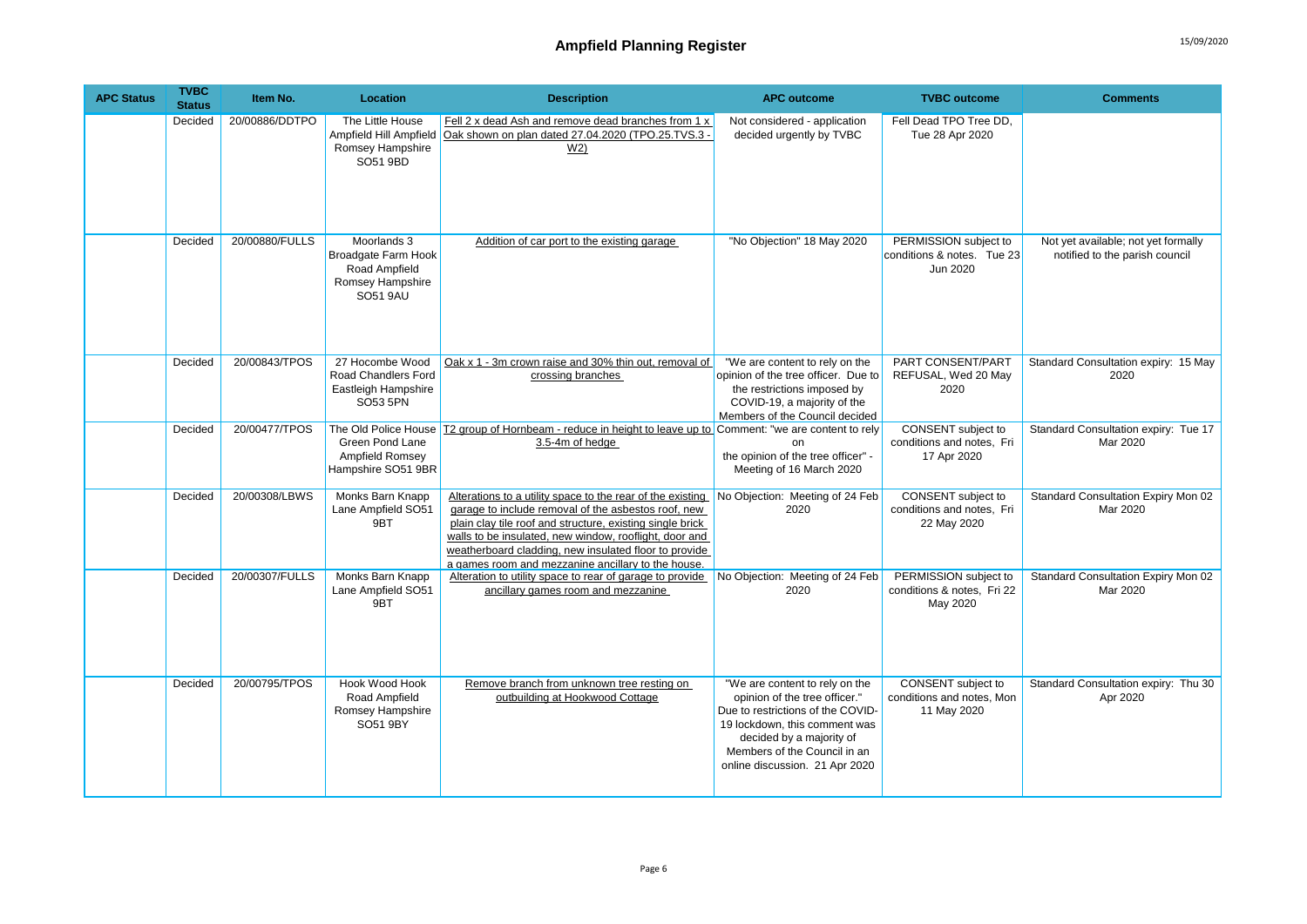| <b>APC Status</b> | <b>TVBC</b><br><b>Status</b> | Item No.       | <b>Location</b>                                                                                    | <b>Description</b>                                                                                                          | <b>APC outcome</b>                                                                                                                                                                                                            | <b>TVBC</b> outcome                                               | <b>Comments</b>                                                                                                                            |
|-------------------|------------------------------|----------------|----------------------------------------------------------------------------------------------------|-----------------------------------------------------------------------------------------------------------------------------|-------------------------------------------------------------------------------------------------------------------------------------------------------------------------------------------------------------------------------|-------------------------------------------------------------------|--------------------------------------------------------------------------------------------------------------------------------------------|
|                   | Decided                      | 20/00699/DDTPO | Halfacre House Hook<br>Close Ampfield<br>Romsey Hampshire<br>SO51 9DD                              | Remove 4 x storm damaged Birch trees in garden<br>(TPO.TVBC.688 - A1)                                                       | Not considered - application<br>decided urgently by TVBC                                                                                                                                                                      | Fell Dangerous TPO Tree<br>DD- Mon 23 Mar 2020                    |                                                                                                                                            |
|                   | Decided                      | 20/00679/FULLS | 20 Straight Mile<br>Ampfield SO51 9BB                                                              | Erection of 3 bay garage with accommodation over                                                                            | "Being unable to hold a Meeting<br>due to restrictions imposed by<br>the coronavirus, a majority of<br>Councillors discussed the<br>application in a video conference<br>and agreed to respond "No<br>Objection"" 06 Apr 2020 | PERMISSION subject to<br>conditions & notes, Fri 01<br>May 2020   | Standard Consultation expiry: Thu 09<br>Apr 2020. APC unable to hold Meeting<br>due to restrictions imposed for the<br>control fo Covid-19 |
|                   | Decided                      | 20/00672/DDCA  | Redburn Farm Green<br>Pond Lane Ampfield<br>Romsey Hampshire<br>SO51 9BR                           | Fell 1 x dangerous Fir Tree shown on plan dated<br>17.03.2020                                                               | Not considered - application<br>decided urgently by TVBC                                                                                                                                                                      | Fell Dangerous CA Tree<br>DD - Fri 20 Mar 2020                    |                                                                                                                                            |
|                   | Decided                      | 20/00486/TPOS  | 34 Straight Mile<br>Ampfield Romsey<br>Hampshire SO51 9BB                                          | Works to trees as per schedule received                                                                                     | Comment: "we are content to rely<br>on<br>the opinion of the tree officer" -<br>Meeting of 16 March 2020                                                                                                                      | CONSENT subject to<br>conditions and notes<br>- Tue 24 March 2020 | Standard Consultation expiry: Tue 17<br>Mar 2020                                                                                           |
|                   | Decided                      | 20/00479/TPOS  | The Beeches 324<br><b>Hursley Road</b><br><b>Chandlers Ford</b><br>Eastleigh Hampshire<br>SO53 5PH | T1 Mature Beech - reduce in height up to 4m, T2<br>Beech - Fell. T3 Beech - crown reduce by up to 4m                        | Comment: "we are content to rely<br><sub>on</sub><br>the opinion of the tree officer" -<br>Meeting of 16 March 2020                                                                                                           | CONSENT subject to<br>conditions and notes, Wed<br>08 Apr 2020    | Standard Consultation expiry: Wed 18<br>Mar 2020                                                                                           |
|                   | Decided                      | 20/00473/TREES | The Old Police House<br>Green Pond Lane<br>Ampfield Romsey<br>Hampshire SO51 9BR                   | T1 Oak - reduce the crown by 2m and crown lift up to Comment: "we are content to rely<br>4m clearance from the ground level | <sub>on</sub><br>the opinion of the tree officer" -<br>Meeting of 16 March 2020                                                                                                                                               | NO OBJECTION - Thu 26<br>Mar 2020                                 | Standard Consultation expiry: Tue 17<br>Mar 2020                                                                                           |
|                   | Decided                      | 20/00438/DDTPO | Abbey Wood 27<br>Straight Mile Ampfield<br>Romsey Hampshire<br>SO51 9BB                            | Clear 2 x fallen trees (TPO.25.TVS.3 - W5)                                                                                  | No comment was made as the<br>application concerned a<br>dangerous tree, and the<br>consultation period was between<br>Meetings.                                                                                              | Fell Dangerous CA Tree<br>DD, Mon 24 Feb 2020                     | Standard consultation expiry: Tue 25<br>Feb 2020                                                                                           |
|                   | Decided                      | 20/00437/DDCA  | St Marks Church<br>Winchester Road<br>Ampfield Romsey<br>Hampshire SO51 9BU                        | Fell 1 x dead Scots Pine as shown on plan dated<br>20.02.2020                                                               | No comment was made as the<br>application concerned a<br>dangerous tree, and the<br>consultation period was between<br>Meetings.                                                                                              | Fell Dangerous CA Tree<br>DD, Fri 21 Feb 2020                     |                                                                                                                                            |
|                   | Decided                      | 20/00437/DDCA  | St Marks Church<br>Winchester Road<br>Ampfield Romsey<br>Hampshire SO51 9BU                        | Fell 1 x dead Scots Pine as shown on plan dated<br>20.02.2020                                                               | No comment was made as the<br>application concerned a<br>dangerous tree, and the<br>consultation period was between<br>Meetings.                                                                                              | Fell Dangerous CA Tree<br>DD, Fri 21 Feb 2020                     |                                                                                                                                            |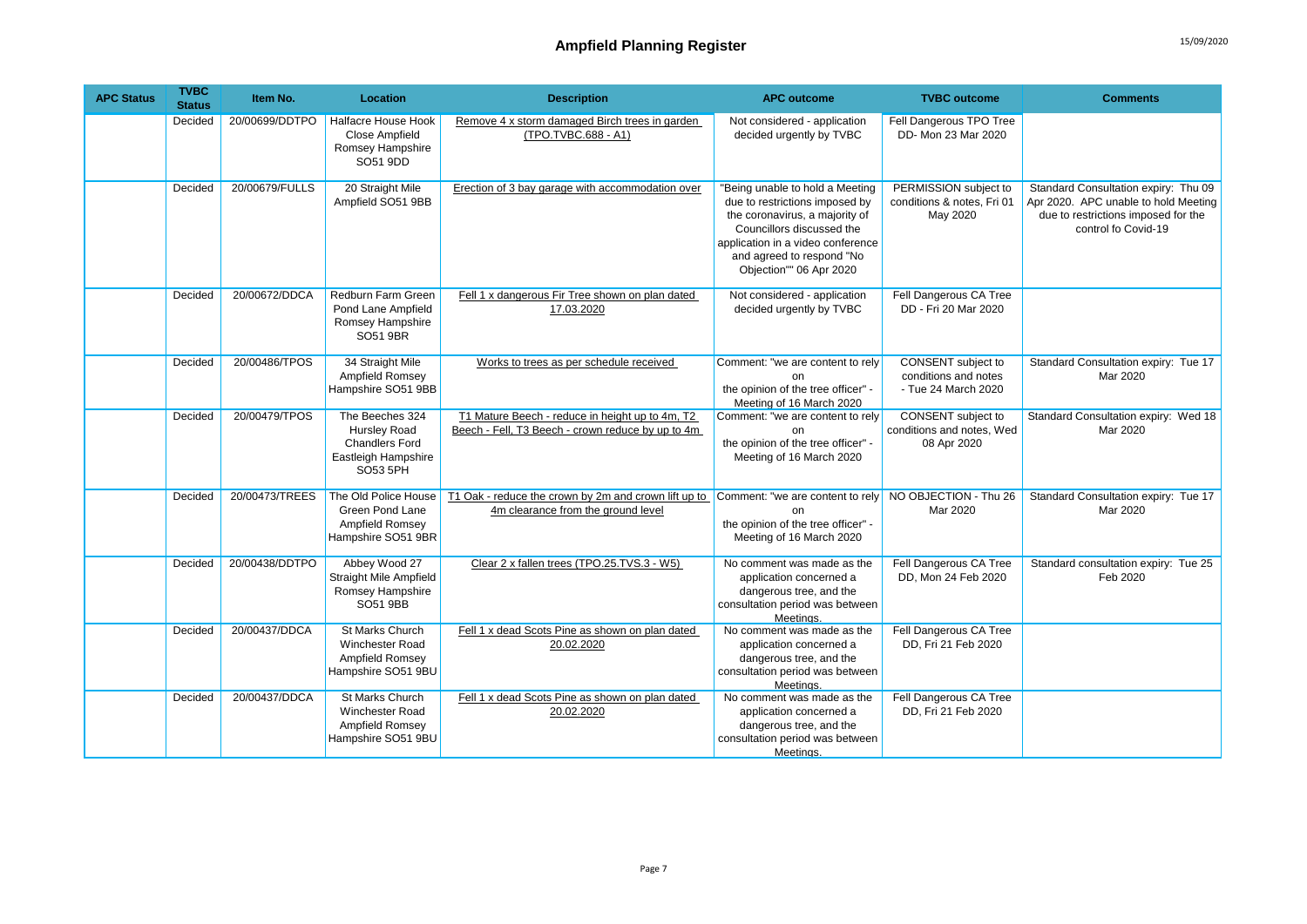| <b>APC Status</b> | <b>TVBC</b><br><b>Status</b> | Item No.       | Location                                                                                                     | <b>Description</b>                                                                                                                                                                                                                                                                                                                                                                                                                                | <b>APC outcome</b>                                                                                                               | <b>TVBC</b> outcome                            | <b>Comments</b>                                  |
|-------------------|------------------------------|----------------|--------------------------------------------------------------------------------------------------------------|---------------------------------------------------------------------------------------------------------------------------------------------------------------------------------------------------------------------------------------------------------------------------------------------------------------------------------------------------------------------------------------------------------------------------------------------------|----------------------------------------------------------------------------------------------------------------------------------|------------------------------------------------|--------------------------------------------------|
|                   | Decided                      | 20/00430/CLPS  | Ampfield Golf Club<br><b>Winchester Road</b><br>Ampfield Romsey<br>Hampshire SO51 9BQ                        | Certificate of proposed lawful development - Carried<br>out a material operation on site through physically<br>commencing implementation of planning permission<br>16/02016/FULLS via the digging of the required<br>foundation trenches and subsequent concreting, fully<br>in line with the requirements of Section 56 (4) of the<br>Town and Country Planning Act 1990. As such the<br>referenced planning permission has been<br>perpetuated. | No Objection: Meeting of 24 Feb ISSUE CERTIFICATE - Thu<br>2020                                                                  | 26 Mar 2020                                    | Date for comment: Mon 16 Mar 2020                |
|                   | Decided                      | 20/00426/DDTPO | <b>Bracken Cottage</b><br>Potters Heron Lane<br>Ampfield Romsey<br>Hampshire SO51<br>9BW                     | Removal of dangerous branches on two Sweet<br>Chestnut trees on east side of property (Potters Heron<br>side of boundary) (TPO.TVBC.0070)                                                                                                                                                                                                                                                                                                         | No comment was made as the<br>application concerned a<br>dangerous tree, and the<br>consultation period was between<br>Meetings. | Fell Dangerous CA Tree<br>DD, Thu 27 Feb 2020  | Standard consultation expiry: Mon 24<br>Feb 2020 |
|                   | Decided                      | 20/00413/DDTPO | The Birches 25<br><b>Beechwood Crescent</b><br><b>Chandlers Ford</b><br>Eastleigh Hampshire<br>SO53 5PE      | Remove 1 x dangerous Fir tree overhanging footpath<br>as shown in photos dated 18.02.2020 -<br>(TPO.TVBC.693)                                                                                                                                                                                                                                                                                                                                     | No comment was made as the<br>application concerned a<br>dangerous tree, and the<br>consultation period was between<br>Meetings. | Fell Dangerous CA Tree<br>DD, Wed 19 Feb 2020  |                                                  |
|                   | Decided                      | 20/00413/DDTPO | The Birches 25<br><b>Beechwood Crescent</b><br><b>Chandlers Ford</b><br>Eastleigh Hampshire<br>SO53 5PE      | Remove 1 x dangerous Fir tree overhanging footpath<br>as shown in photos dated 18.02.2020 -<br>(TPO.TVBC.693)                                                                                                                                                                                                                                                                                                                                     | No comment was made as the<br>application concerned a<br>dangerous tree, and the<br>consultation period was between<br>Meetings. | Fell Dangerous TPO Tree<br>DD, Wed 19 Feb 2020 |                                                  |
|                   | Decided                      | 20/00411/DDTPO | Silver Birches 9 Hook<br>Road Ampfield<br>Romsey Hampshire<br>SO51 9DB                                       | Remove 1 x dangerous Silver Birch from front garden<br>(TPO.TVBC.682 - G1)                                                                                                                                                                                                                                                                                                                                                                        | No comment was made as the<br>application concerned a<br>dangerous tree, and the<br>consultation period was between<br>Meetings. | Fell Dangerous TPO Tree<br>DD. Wed 19 Feb 2020 |                                                  |
|                   | Decided                      | 20/00411/DDTPO | Remove 1 x<br>dangerous Silver<br>Birch from front<br>garden<br>(TPO.TVBC.682 -<br>G1                        | Silver Birches 9 Hook Road Ampfield Romsey<br>Hampshire SO51 9DB                                                                                                                                                                                                                                                                                                                                                                                  | No comment was made as the<br>application concerned a<br>dangerous tree, and the<br>consultation period was between<br>Meetings. | Fell Dangerous CA Tree<br>DD, Wed 19 Feb 2020  |                                                  |
|                   | Decided                      | 20/00410/DDTPO | <b>Brackenhurst Straight</b><br>Mile Ampfield Romsey<br>Hampshire SO51 9BA                                   | Remove 1 x leaning dead Silver Birch shown in photo<br>dated 19.02.2020 (TPO.25.TVS.3 - W2)                                                                                                                                                                                                                                                                                                                                                       | No comment was made as the<br>application concerned a<br>dangerous tree, and the<br>consultation period was between<br>Meetings. | Fell Dangerous TPO Tree<br>DD. Wed 19 Feb 2020 |                                                  |
|                   | Decided                      | 20/00364/DDTPO | Ampfield Romsey<br>Hampshire SO51 9BA                                                                        | Rosings Straight Mile   Fell 5 x dangerous Silver Birch as shown on plan dated<br>13.02.2020 (TPO.25.TVS.3 - W2)                                                                                                                                                                                                                                                                                                                                  | No comment was made as the<br>application concerned a<br>dangerous tree, and the<br>consultation period was between<br>Meetings. | Fell Dangerous TPO Tree<br>DD, Tue 18 Feb 2020 | Standard Consultation Expiry: Mon 17<br>Feb 2020 |
|                   | Decided                      | 20/00355/DDTPO | Squirrels Hollow 21<br><b>Beechwood Crescent</b><br><b>Chandlers Ford</b><br>Eastleigh Hampshire<br>SO53 5PE | Remove 1 x fallen tree from garden (TPO.TVBC.693)                                                                                                                                                                                                                                                                                                                                                                                                 | No comment was made as the<br>application concerned a<br>dangerous tree, and the<br>consultation period was between<br>Meetings. | Fallen Tree TPO DD, Thu<br>13 Feb 2020         |                                                  |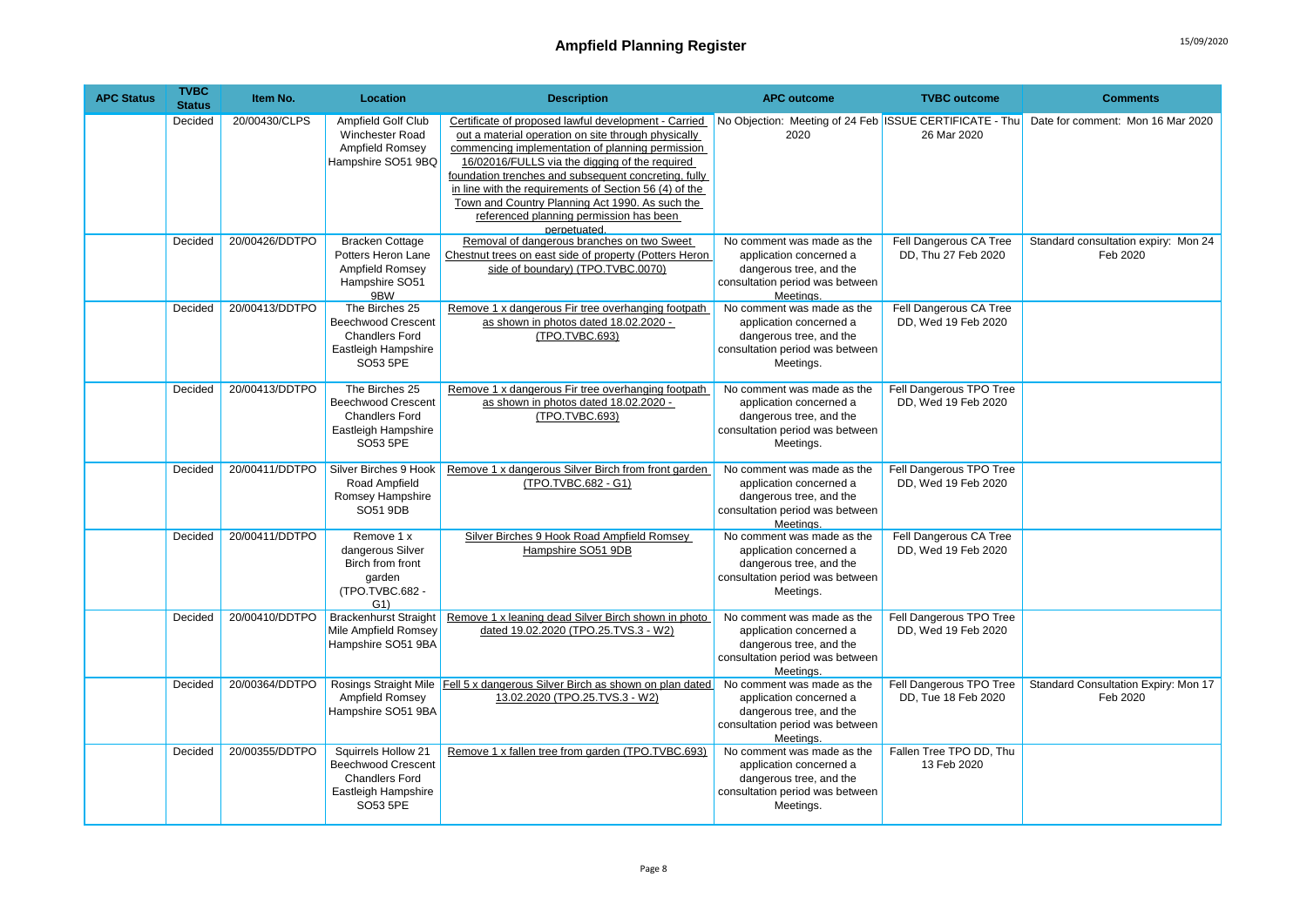| <b>APC Status</b> | <b>TVBC</b><br><b>Status</b> | Item No.       | <b>Location</b>                                                                                       | <b>Description</b>                                                                                                                                                                                                                                                                                                                                                 | <b>APC outcome</b>                                                                                                                                                                              | <b>TVBC</b> outcome                                               | <b>Comments</b>                                             |
|-------------------|------------------------------|----------------|-------------------------------------------------------------------------------------------------------|--------------------------------------------------------------------------------------------------------------------------------------------------------------------------------------------------------------------------------------------------------------------------------------------------------------------------------------------------------------------|-------------------------------------------------------------------------------------------------------------------------------------------------------------------------------------------------|-------------------------------------------------------------------|-------------------------------------------------------------|
|                   | Decided                      | 20/00341/DDTPO | Bentley 21 Straight<br>Mile Ampfield Romsey<br>Hampshire SO51 9BB                                     | Fell 1 x dangerous triple stemmed Silver Birch in rear<br>garden as shown on the plan dated 10.02.2020<br>(TPO.25.TVS.3 - W5)                                                                                                                                                                                                                                      | No comment was made as the<br>application concerned a<br>dangerous tree, and the<br>consultation period was between<br>Meetings.                                                                | Fell Dangerous TPO Tree<br>DD, Tue 11 Feb 2020                    |                                                             |
|                   | Decided                      | 20/00339/DDTPO | Pinecroft 35<br><b>Beechwood Crescent</b><br><b>Chandlers Ford</b><br>Eastleigh Hampshire<br>SO53 5PE | Fell 2 x Pine Trees as shown on plan dated 10.02.2020<br>(TPO.TVBC.693 - T62 and G16)                                                                                                                                                                                                                                                                              | No comment was made as the<br>application concerned a<br>dangerous tree, and the<br>consultation period was between<br>Meetings.                                                                | Fell Dangerous TPO Tree<br>DD. Tue 11 Feb 2020                    |                                                             |
|                   | Decided                      | 20/00324/VARS  | Kimbenlin 342 Hursley<br>SO53 5PL                                                                     | To vary condition 2 (approved plans) of<br>Road Chandler's Ford 17/03228/FULLS (Proposed porch, two storey side and<br>single storey rear and side extensions to provide<br>enlarged living accommodation and first floor bedroom<br>with en-suite) to replace drawing 399/10/05 with<br>399/10/05a and 399/10/07 with 399/10/07a to allow for<br>a Juliet balcony | No Objection: Meeting of 24 Feb<br>2020                                                                                                                                                         | PERMISSION subject to<br>conditions & notes - Wed<br>18 Mar 2020  | Standard Consultation Expiry: Thu 05<br>Mar 2020            |
|                   | Decided                      | 20/00310/FULLS | Land At Sleepy Hollow<br>Farm Ampfield Hill<br>Ampfield SO51 9BD                                      | Erection of office building (B1)                                                                                                                                                                                                                                                                                                                                   | No Objection: Meeting of 24 Feb<br>2020                                                                                                                                                         | <b>REFUSE</b>                                                     | Standard Consultation Expiry Wed 04<br>Mar 2020             |
|                   | Decided                      | 20/00295/TPOS  | <b>Rosings Straight Mile</b><br>Ampfield Romsey<br>Hampshire SO51 9BA                                 | Beech 1 - Remove lower limbs, Beech 2 Cut back<br>branches touching/overhanging telephone line, Silver<br>Birch - Fell                                                                                                                                                                                                                                             | Defer to opinion of TVBC tree<br>officer: Meeting of 24 Feb 2020                                                                                                                                | CONSENT subject to<br>conditions and notes, 04<br>Mar 2020        | Standard Consultation Expiry Date Thu<br>27 Feb 2020        |
|                   | Decided                      | 20/00275/TPOS  | <b>Brackenhurst Straight</b><br>Mile Ampfield SO51<br>9BA                                             | T1 Birch - Fell                                                                                                                                                                                                                                                                                                                                                    | Defer to opinion of TVBC tree<br>officer: Meeting of 24 Feb 2020                                                                                                                                | <b>CONSENT</b> subject to<br>conditions and notes, 28<br>Feb 2020 | <b>Standard Consultation Expiry Date</b><br>Wed 26 Feb 2020 |
|                   | Decided                      | 20/00247/FULLS | <b>Beech Hollow</b><br><b>Baddesley Road</b><br>Chandlers Ford SO53<br>5NG                            | Single storey extension to re-configure living<br>accommodation                                                                                                                                                                                                                                                                                                    | No objection, comment: Access<br>to the gated property is by<br>a narrow public footpath. Works<br>traffic needs to be managed to<br>ensure<br>that public access and safety are<br>safeguarded | PERMISSION subject to<br>conditions & notes, Tue 19<br>May 2020   | Standard Consultation expiry: Wed 25<br>Mar 2020            |
|                   | Decided                      | 20/00199/DDTPO | <b>Chandlers Ford</b><br>Eastleigh Hampshire<br>SO53 5PB                                              | 32 Beechwood Close   Fell 1 x dangerous Silver Birch tree in rear garden (tag   No comment was made as the<br>no.0224) - (TPO.TVBC.0993 - T50)                                                                                                                                                                                                                     | application concerned a<br>dangerous tree, and the<br>consultation period was between<br>Meetings.                                                                                              | Fell Dangerous TPO Tree<br>DD, Wed 29 Jan 2020                    |                                                             |
|                   | Decided                      | 20/00195/FULLS | Green Haze 25<br><b>Straight Mile Ampfield</b><br>SO51 9BB                                            | Erection of replacement dwelling and garage, following No Objection: Meeting of 24 Feb<br>demolition of existing (part retrospective)                                                                                                                                                                                                                              | 2020                                                                                                                                                                                            | PERMISSION subject to<br>conditions & notes, Tue 28<br>Apr 2020   | Standard Consultation Expiry Mon 02<br>Mar 2020             |
|                   | Decided                      | 20/00094/LBWS  | Kingfisher House<br>Knapp Lane Ampfield<br><b>SO51 9BT</b>                                            | Erection of single-storey rear extension; change roof<br>type of existing single-storey rear extension to match<br>that of proposed extension; removal and reinstatement<br>of internal walls; provision of vaulted roof over<br>proposed Kitchen/Dining Room (Amended scheme)                                                                                     | "No Objection", Meeting of 03<br>Feb 2020.                                                                                                                                                      | CONSENT subject to<br>conditions and notes, 09<br>Mar 2020        | <b>Standard Consultation Expiry Date</b><br>Wed 05 Feb 2020 |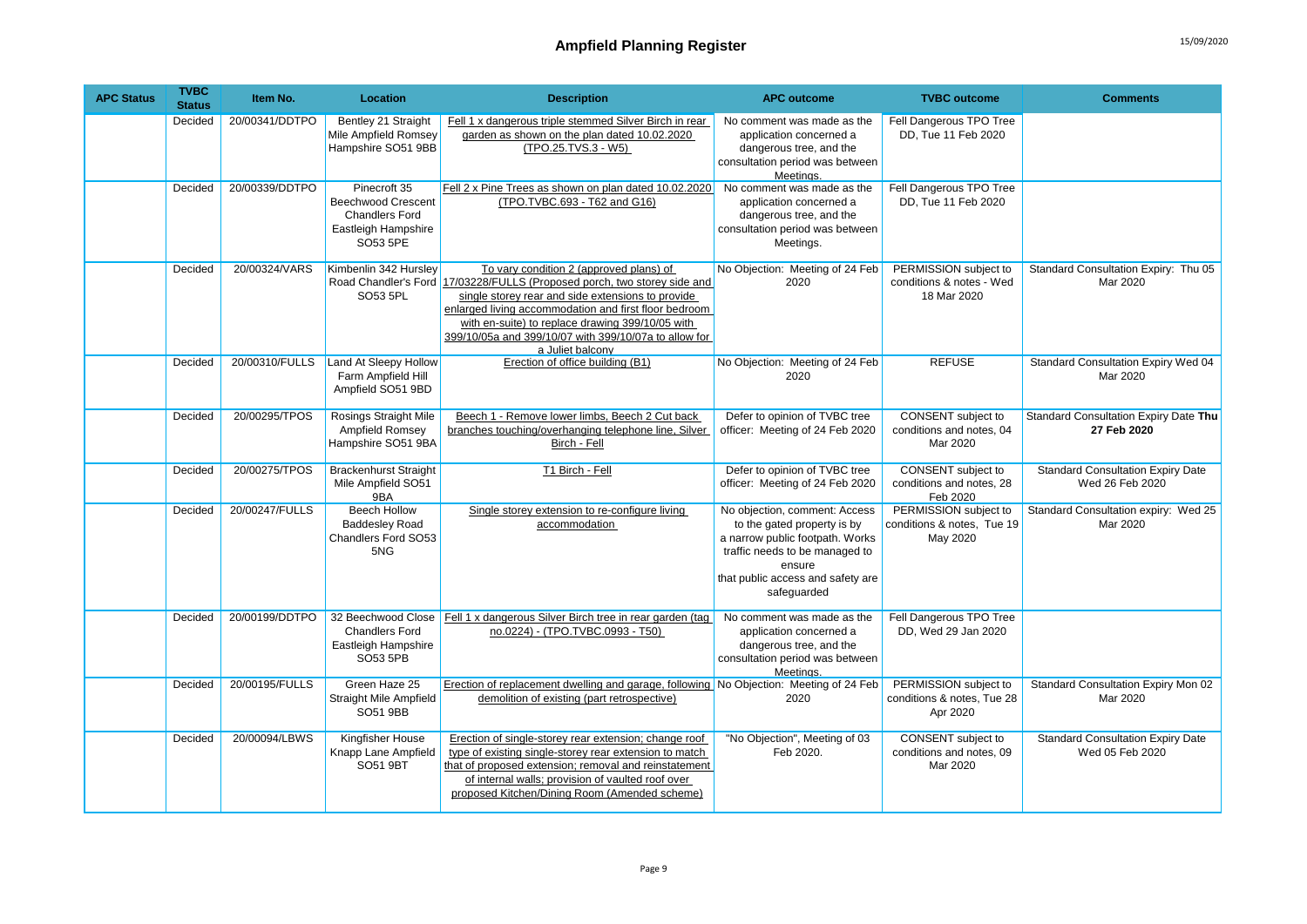| <b>APC Status</b> | <b>TVBC</b><br><b>Status</b> | Item No.       | Location                                                                       | <b>Description</b>                                                                                                                                                                                                                                                                                                                             | <b>APC outcome</b>                                                                                                               | <b>TVBC</b> outcome                                              | <b>Comments</b>                                                                                                                  |
|-------------------|------------------------------|----------------|--------------------------------------------------------------------------------|------------------------------------------------------------------------------------------------------------------------------------------------------------------------------------------------------------------------------------------------------------------------------------------------------------------------------------------------|----------------------------------------------------------------------------------------------------------------------------------|------------------------------------------------------------------|----------------------------------------------------------------------------------------------------------------------------------|
|                   | Decided                      | 20/00093/FULL  | Kingfisher House<br>Knapp Lane Ampfield<br><b>SO51 9BT</b>                     | Erection of single-storey rear extension to provide<br>extended living accommodation; change roof type of<br>existing single-storey rear extension to match<br>proposed extension and provision of vaulted roof over<br>proposed Kitchen/Dining Room (Amended scheme)                                                                          | "No Objection", Meeting of 03<br>Feb 2020.                                                                                       | PERMISSION subject to<br>conditions & notes, 09 Mar<br>2020      | <b>Standard Consultation Expiry Date</b><br>Wed 05 Feb 2020                                                                      |
|                   | Decided                      | 20/00084/DDTPO | The Spruces 39 Hook<br>Road Ampfield<br>Romsey Hampshire<br>SO51 9DB           | Remove 1 x dead Pine Tree from rear garden<br>(TPO.TVBC.682 - G30)                                                                                                                                                                                                                                                                             | No comment was made as the<br>application concerned a<br>dangerous tree, and the<br>consultation period was between<br>Meetings. | Fell Dead TPO Tree DD                                            | Standard Consultation Expiry Fri 17<br>Jan 2020                                                                                  |
|                   | Decided                      | 20/00074/TPOS  | Lakeside Straight Mile<br>Ampfield SO51 9BA                                    | T2/3 Birch - Fell                                                                                                                                                                                                                                                                                                                              | Comment: "Refer to the tree<br>officer", at Meeting of 14 Jan<br>2020.                                                           | REFUSE, Tue 04 Feb 2020                                          | Standard Consultation Expiry Fri 31<br>Jan 2020                                                                                  |
|                   | Decided                      | 20/00065/VARS  | Green Lane Hill Green<br>Lane Ampfield<br>Romsey Hampshire<br>SO51 9BN         | Vary condition 2 (approved plans) of 19/01701/FULLS<br>(First floor extension, 2 storey and single storey side<br>and rear extensions, with associated works, to provide<br>additional accommodation and living space, following<br>demolition of garage and greenhouse) to allow for<br>enclosure of part of terrace, and insertion of window | "No Objection", Meeting of 03<br>Feb 2020. Comment of revisions:<br>Meeting of 24 Feb 2020: "No<br>Objection.                    | PERMISSION subject to<br>conditions & notes - Fri 13<br>Mar 2020 | Standard Consultation Expiry Tue 04<br>Feb 2020. APC comment due 07 Feb<br>2020. Revised Consultation Expiry: Fri<br>06 Mar 2020 |
|                   | Decided                      | 20/00026/DDTPO | Lakeside Straight Mile<br>Ampfield Romsey<br>Hampshire SO51 9BA                | Remove 1 x dangerous Douglas Fir as shown in<br>photos dated 07.01.2020 (TPO.25.TVS.3 - W2)                                                                                                                                                                                                                                                    | Due to nature of the application,<br>APC were not notified and did<br>not make a comment                                         |                                                                  | Standard Consulation Expiry Sat 11<br>Jan 2020.                                                                                  |
|                   | Decided                      | 19/02948/FULLS | 35 Straight Mile<br>Ampfield Romsey<br>Hampshire SO51 9BB                      | Two storey rear extension to provide lounge with<br>bedroom and ensuite above, first floor extensions and<br>moving of dormer windows to enable reconfiguration of<br>accommodation                                                                                                                                                            | Comment "No objection", at 14<br>Jan 2020 Meeting.                                                                               | WITHDRAWN, Wed 05<br>Feb 2020                                    | <b>Standard Consultation Expiry Tue 28</b><br>Jan 2020                                                                           |
|                   | Decided                      | 19/02942/FULLS | <b>Gosport Cottage</b><br>Green Lane Ampfield<br>SO51 9BN                      | Erection of detached single storey multi-purpose<br>storage building, construction of track and change of<br>use of land to residential (Part retrospective)                                                                                                                                                                                   | Comment: "No objection"<br>Meeting of Tue 14 Jan 2020                                                                            |                                                                  | <b>Standard Consultation Expiry Wed 15</b><br>Jan 2020                                                                           |
|                   | Decided                      | 19/02869/TPOS  | 45 Warren Cottage<br><b>Hook Road Ampfield</b><br>Romsey Hampshire<br>SO51 9DB | T57 - Oak - reduce branch at the front of the property<br>T56 - Silver birch - reduce by up to 2 metres to the<br>crown area                                                                                                                                                                                                                   | Comment: Refer to Tree Officer                                                                                                   |                                                                  | Standard Consultation Expiry Date Fri<br>20 Dec 2019                                                                             |
|                   | Decided                      | 19/02851/TPOS  | 20 Straight Mile<br>Ampfield SO51 9BB                                          | T1 Birch - Fell to ground level, T2 3 x Trees - Fell to<br>ground level, T3 Birch - Fell the decayed stem, T4<br>Silver Birch - Fell to ground level. T5 Sweet Chestnut -<br>Removal of the dead upper crown, T6 Silver Birch -<br>Fell, T7 Silver Birch -Fell to ground level                                                                 | Comment: Refer to Tree Officer                                                                                                   | PART CONSENT/PART<br>REFUSAL Mon 23 Dec<br>2019                  | <b>Standard Consultation Expiry Date</b><br>Wed 18 Dec 2019                                                                      |
|                   | Decided                      | 19/02840/DDCA  | Fell 4 x dead Elms<br>shown on plan dated<br>26.11.2019                        | <b>Ampfield Recreation Ground Winchester Road</b><br>Ampfield Hampshire                                                                                                                                                                                                                                                                        | Parish Council: no comment<br>made                                                                                               | Nov 2019                                                         | Application on behalf of Ampfield   Fell Dead CA Tree DD: 27   Standard Consultation Expiry Date Sat<br>30 Nov 2019              |
|                   | Decided                      | 19/02803/DDTPO | <b>Rosings Straight Mile</b><br>Ampfield Romsey<br>Hampshire SO51 9BA          | Fell 1 x imminently dangerous tree shown in<br>photograph dated 21.11.2019 (TPO.25.TVS.3 - W2)                                                                                                                                                                                                                                                 | N/A                                                                                                                              | Fell Dangerous TPO Tree<br>DD: 22 Nov 2019                       | Decision level: Delegated Decision.                                                                                              |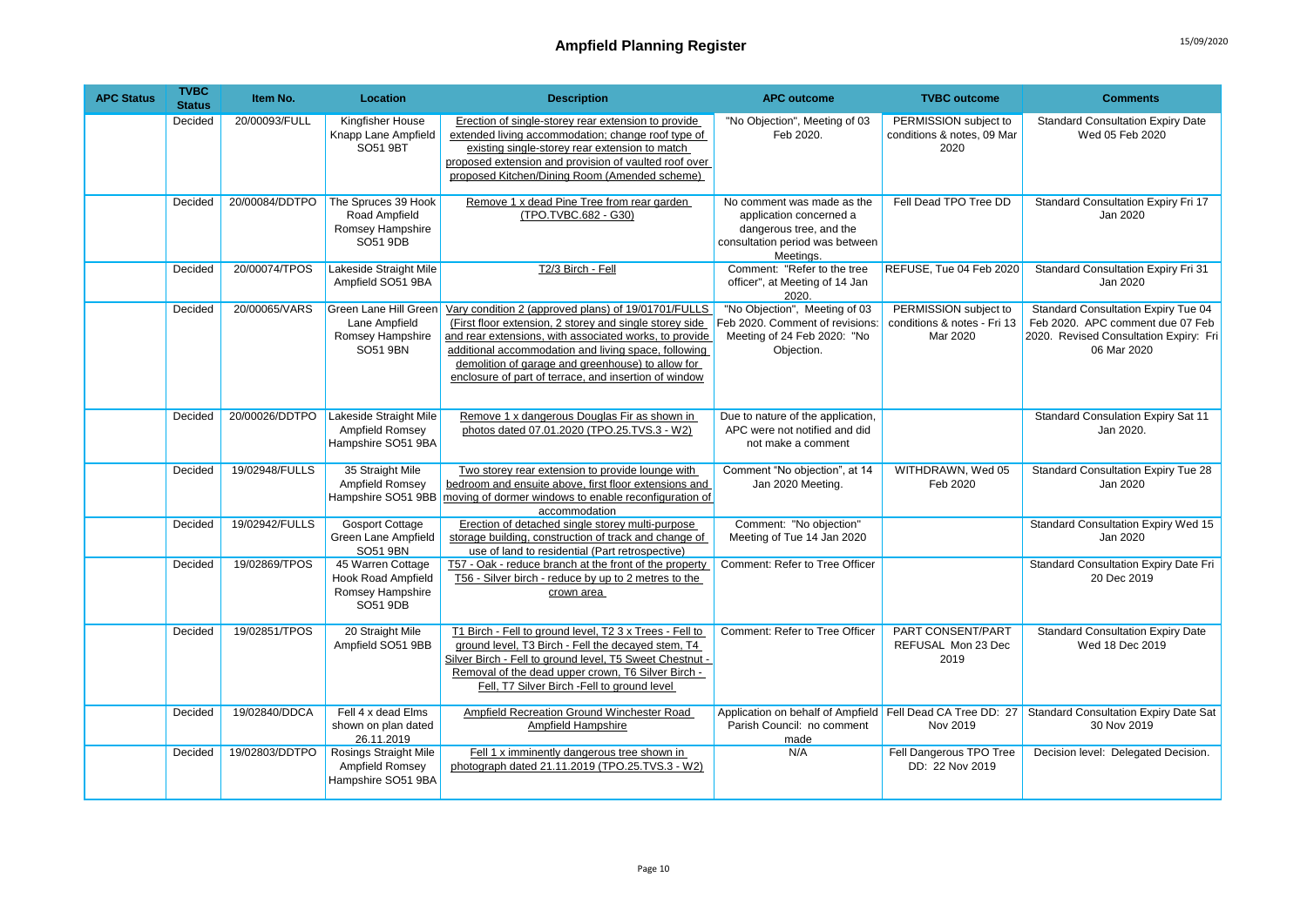| <b>APC Status</b> | <b>TVBC</b><br><b>Status</b> | Item No.       | Location                                                                                              | <b>Description</b>                                                                                                                                                | <b>APC outcome</b>                                                                                             | <b>TVBC</b> outcome                                                | <b>Comments</b>                                                                          |
|-------------------|------------------------------|----------------|-------------------------------------------------------------------------------------------------------|-------------------------------------------------------------------------------------------------------------------------------------------------------------------|----------------------------------------------------------------------------------------------------------------|--------------------------------------------------------------------|------------------------------------------------------------------------------------------|
|                   | Decided                      | 19/02782/TREES | Forty Winks, 169<br>Knapp Lane                                                                        | T1 Apple - reduce crown up to cutting points shown in<br>photo C                                                                                                  | Considered 25 November 2019.<br>Comment - refer to Tree Officer                                                | NO OBJECTION: 09 Jan<br>2020                                       | Due 11th December 2019. Arrived too<br>late for published agenda for 25<br>November 2019 |
|                   | Decided                      | 19/02669/TPOS  | Kimbenlin 342 Hursley<br>Road Chandlers Ford<br>Eastleigh Hampshire<br>SO53 5PL                       | Silver birch - Fell                                                                                                                                               | Considered 25 November 2019.<br>Comment - refer to Tree Officer                                                | CONSENT subject to<br>conditions and notes: 05<br>Dec 2019         | Due 2 December 2019                                                                      |
|                   | Decided                      | 19/02648/DDTPO | 18 Beechwood<br><b>Crescent Chandlers</b><br>Ford Eastleigh<br>Hampshire SO53 5PA                     | Fell 1 x dead Silver Birch tree shown in pictures dated<br>06.11.2019 (TPO.TVBC.692)                                                                              | N/A                                                                                                            | Fell Dead TPO Tree DD<br>Mon 11 Nov 2019                           |                                                                                          |
|                   | Decided                      | 19/02636/TPOS  | Heatherbank 1<br><b>Beechwood Close</b><br>Chandlers Ford SO53<br>5PB Eastleigh<br>Hampshire SO53 5PB | Trim overhanging branch of honey tree by up to 4<br>metres which over hangs rear of property                                                                      | Comment: Refer to Tree Officer                                                                                 | PART CONSENT/PART<br>REFUSAL, 15 Jan 2020                          | <b>Standard Consultation Expiry Date Thu</b><br>02 Jan 2020                              |
|                   | Decided                      | 19/02612/FULLS | Hook Wood Hook<br>Road Ampfield<br>Romsey Hampshire<br>SO51 9BY                                       | Retention of garage                                                                                                                                               | Considered 25 November 2019.<br>No comment                                                                     | PERMISSION subject to<br>conditions & notes Thu 19<br>Dec 2019     | Due 22 November 2019. Arrived too<br>late for published agenda for 4<br>November 2019    |
|                   | Decided                      | 19/02605/TPOS  | Hartswood (formally<br>Endymion)                                                                      | Fell all Ash trees within the TPO area                                                                                                                            | Considered 4 November 2019.<br>Comment - content to accept<br>decision of Tree Officer.                        | CONSENT subject to<br>conditions and notes Mon<br>16 December 2019 | Due 22 November 2019, Arrived too<br>late for published agenda for 4<br>November 2019    |
|                   | Decided                      | 19/02576/TPOS  | 16 Flexford Close                                                                                     | T1 Oak - reduce crown by 1 metre back to growth<br>points, thin, remove epicormic growth                                                                          | Considered 4 November 2019.<br>Comment - content to accept<br>decision of Tree Officer.                        | <b>CONSENT</b> subject to<br>conditions and notes: 26<br>Nov 2019  | Due 19 November 2019                                                                     |
|                   | Decided                      | 19/02571/FULLS | Abbey Wood, 27<br><b>Straight Mile</b>                                                                | Demolition of existing dwelling, stables and carport and No objection – request conditions<br>erect replacement six bedroom dwelling with attached<br>qaraqe      | be imposed. See minutes                                                                                        | REFUSE, Fri 17 Apr 2020                                            | Due 6 December 2019                                                                      |
|                   | Decided                      | 19/02496/FULLS | Woodside, Hook<br>Crescent                                                                            | Proposed extensions to front, rear and side of the<br>property to allow for reconfiguration at ground floor<br>with additional bedroom and ensuite at first floor | Considered 4 November 2019.<br>No objection                                                                    | PERMISSION subject to<br>conditions & notes: 04<br>Dec 2019        | Due 11 Novembr 2019                                                                      |
|                   | Decided                      | 19/02460/FULLS | 7 Flexford Close                                                                                      | Erection of a side orangery/extension to provide<br>additional living space                                                                                       | Considered 4 November 2019.<br>No objection                                                                    | PERMISSION subject to<br>conditions & notes: 29 Nov<br>2019        |                                                                                          |
|                   | Decided                      | 19/02445/TPOS  | Rowan House,<br><b>Straight Mile</b>                                                                  | Tree works as per schedule                                                                                                                                        | Considered 4 November 2019.<br>Comment - content to accept<br>decision of Tree Officer.                        | <b>CONSENT</b> subject to<br>conditions and notes: 08<br>Nov 2019  | Due 5 November 2019                                                                      |
|                   | Decided                      | 19/02420/TPOS  | The Beeches, 26<br><b>Straight Mile</b>                                                               | Tree works                                                                                                                                                        | Given the nature of this<br>application, Council decided it<br>was not worth calling a meeting<br>to review it | Consent. 5 November 2019                                           | Due 31 October 2019                                                                      |
|                   | Decided                      | 19/02400/TREES | Ampfield Recreation<br>Ground                                                                         | T1 Oak- reduce canopy back into suitable live growth<br>points; T2 Elm remove (dead)                                                                              | APC's own application- no need<br>to consider                                                                  | No objection. 5 November<br>2019                                   | Due 29th October 2019                                                                    |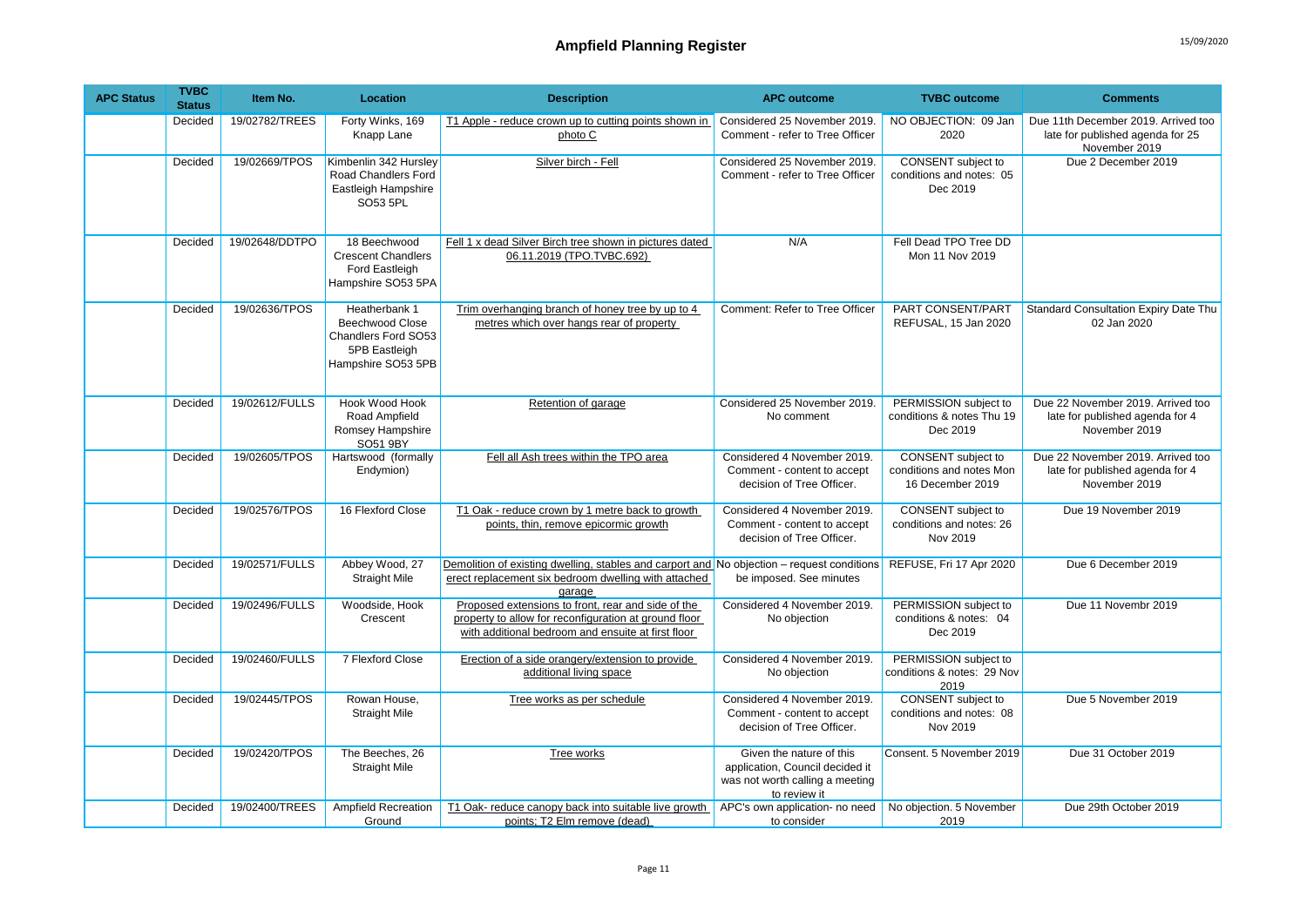| <b>APC Status</b> | <b>TVBC</b><br><b>Status</b> | Item No.       | Location                                                     | <b>Description</b>                                                                                                                                                                                                                                                                                 | <b>APC outcome</b>                                                                                                                               | <b>TVBC</b> outcome                                              | <b>Comments</b>                                                                            |
|-------------------|------------------------------|----------------|--------------------------------------------------------------|----------------------------------------------------------------------------------------------------------------------------------------------------------------------------------------------------------------------------------------------------------------------------------------------------|--------------------------------------------------------------------------------------------------------------------------------------------------|------------------------------------------------------------------|--------------------------------------------------------------------------------------------|
|                   | Decided                      | 19/02334/VARS  | 18 Beechwood<br>Crescent                                     | Variation of condition 2 (approved plans) of<br>1801371/FULLS - Single storey rear extension and<br>alterations to roof to provide 4 additional bedrooms - to<br>replace drawing 2, proposed elevations with drawing<br>2A to allow aterations to roof dimensions                                  | Given the nature of this<br>application, Council decided it<br>was not worth calling a meeting<br>to review it                                   | PERMISSION subject to<br>conditions & notes<br>18 Nov 2019       | Due 23 October 2019                                                                        |
|                   | Decided                      | 19/02244/TPOS  | The Birches, 25<br><b>Beechwood Crescent</b>                 | Works to trees at 25 and 27 Beechwood Crescent                                                                                                                                                                                                                                                     | Considered 23 September 2019.<br>Comment - refer to Tree Officer                                                                                 | CONSENT subject to<br>conditions and notes: 15<br>Oct 2019       | Due 10 October 2019- too late for<br>published agenda for 23rd September<br>2019           |
|                   | Decided                      | 19/02192/TREES | The Old Village Store,<br>Winchester Road                    | T1 Yew Tree - Fell                                                                                                                                                                                                                                                                                 | Considered 23 September<br>2019.Comment - can see no<br>reason for the felling of this tree<br>but content to accept decision of<br>Tree Officer | No objection. 7 October<br>2019                                  | Due 4th October Mrs H Howard                                                               |
|                   | Decided                      | 19/02189/FULLS | New Barn, Winchester<br>Road                                 | Two storey rear extension to form extended living<br>accommodation                                                                                                                                                                                                                                 | Considered 23 September 2019.<br>No objection                                                                                                    | REFUSE: 04 Dec 2019                                              | Due 11 October 2019. Mr & Mrs<br>Hughes                                                    |
|                   | Decided                      | 19/02118/TPOS  | Ramsay Lodge,<br>Hookwood Lane                               | Reduce 1 Yew by up to 1 metre                                                                                                                                                                                                                                                                      | Considered 23 September<br>2019.Comment - content to<br>accept decision of Tree Officer                                                          | Consent. 30 September<br>2019                                    | Due 24 September 2019                                                                      |
|                   | Decided                      | 19/02114/FULLS | 12 Beechwood<br>Crescent                                     | First floor extension to provide 2 additional ensuite<br>bedrooms, single storey side/rear extensions to<br>provide extended living accommodation; new dropped<br>kerb to Beechwood Crescent (amended scheme)                                                                                      | Considered 23 September 2019.<br>No objection                                                                                                    | Permission, 11 October<br>2019                                   | Due 24 September 2019                                                                      |
|                   | Decided                      | 19/02109/FULLS | The Thatched<br>Cottage, Woodlea<br>Way                      | Two storey rear extension to provide kitchen/living<br>area with two bedrooms and ensuite over and re-roof<br>garage                                                                                                                                                                               | Considered 23 September 2019.<br>No objection                                                                                                    | Permission, 28 October<br>2019                                   | Due 24 September 2019                                                                      |
|                   | Decided                      | 19/02054/TPOS  | 1 King Edwards<br>Mobile Home Park,<br><b>Baddesley Road</b> | T1, T2, T3, T4, T5, T6, T7, T8, T9, T10 - Oak trees -<br>crown lift up to 5metres, reduce braches by 1.2 metres<br>removing material no larger than 50mm diameter. T11<br>Sycamore - crown lift up to 5 metres, reduce branches<br>by 1.2 metres removing material no larger than 50mm<br>diameter | Not considered by APC - could<br>not meet comment date                                                                                           | <b>CONSENT</b> subject to<br>conditions and notes 18<br>Sep 2019 | Due 13 September 2019                                                                      |
|                   | Decided                      | 19/01992/FULLS | Redburn Farm, Green<br>Pond Lane                             | Erection of garage and workshop building                                                                                                                                                                                                                                                           | Considered 19 August 2019. No<br>objection                                                                                                       | PERMISSION subject to<br>conditions & notes 28 Oct<br>2019       | Due 13 September 2019- arrived too<br>late for published agenda for 23rd<br>September 2019 |
|                   | Decided                      | 19/01916/TPOS  | Charnwood Hook<br>Crescent                                   | T1 Oak - remove all branches overhanging T2 (Sweet<br>Chestnut), remove branches growing into T3 (Douglas<br>Fir), remove branches growing into T4 (Levlandii).<br>reduce 2 large branches overhanging Landfall to the<br>West, reduce lower tertiary branches facing West                         | Considered 19th August 2019.<br>Comment - content to accept<br>decision of Tree Officer.                                                         | Consent. 30 August 2019                                          | Due 29th August 2019                                                                       |
|                   | Decided                      | 19/01903/TPOS  | Rushford 37 Straight<br>Mile                                 | T1 Oak - In decline. Fell and replace with suitable<br>species.                                                                                                                                                                                                                                    | Considered 19th August 2019.<br>Comment - content to accept<br>decision of Tree Officer                                                          | Consent. 30 August 2019                                          |                                                                                            |